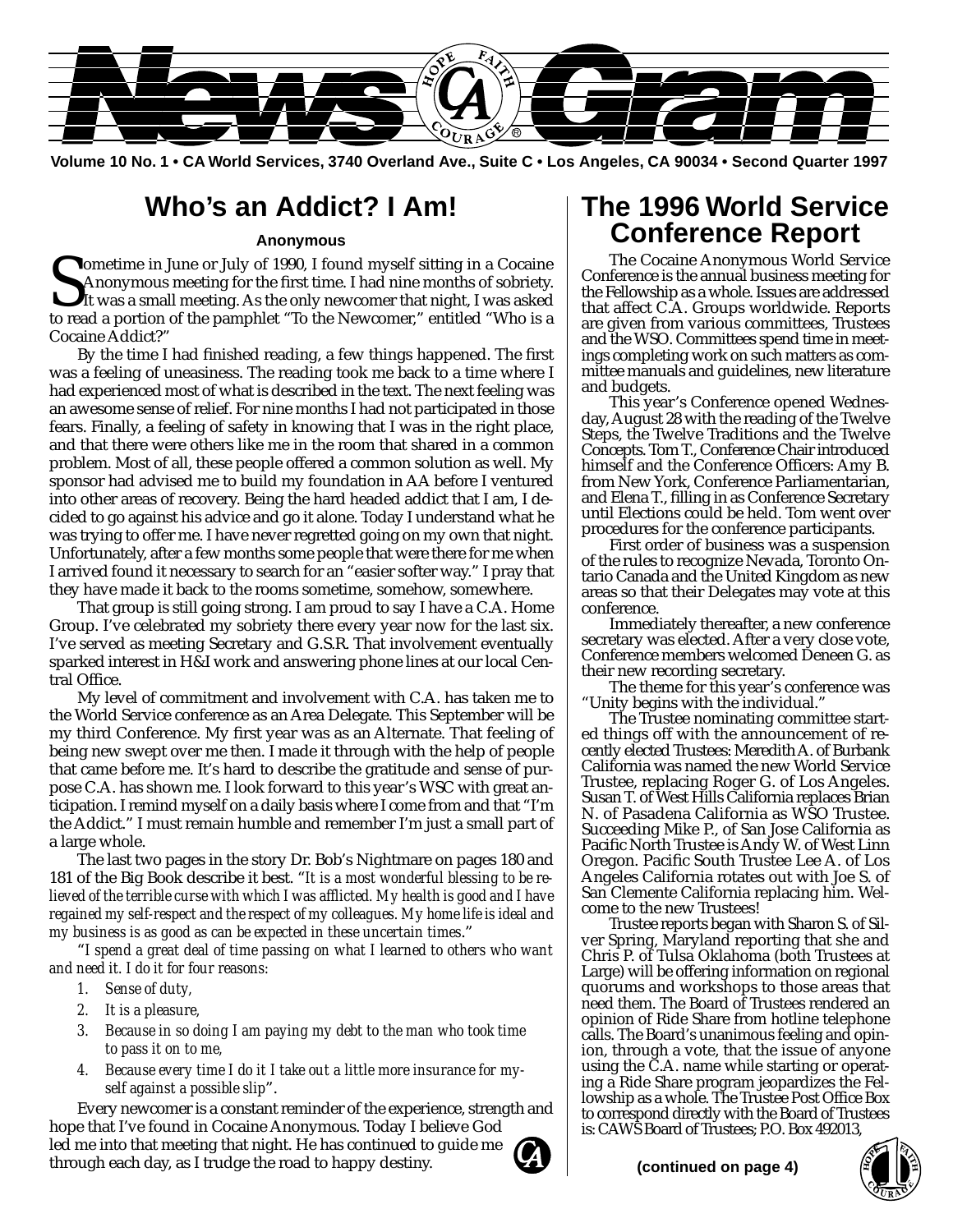#### **CAWS Board of Trustees**

John H., Chairperson/Atlantic South Regional Trustee Lawrenceville, GA

Sharon S., Vice Chairperson/Trustee at Large Silver Spring, MD

Chris P., Trustee at Large Tulsa, OK

Susan T., WSO Trustee West Hills, CA

Meredith A., World Service Trustee Burbank, CA

Joe S., Pacific South Regional Trustee San Clemente, CA

Andy W., Pacific North Regional Trustee West Linn, OR

Steve A., Southwest Regional Trustee Tempe, AZ

Scott S., Midwest Regional Trustee West Allis, WI

Charles L., Atlantic North Regional Trustee Philadelphia, PA

Abbot Francis B., Non Addict Trustee Valyermo, CA

#### **CAWSO Board of Directors**

Scott S., Chairperson Los Angeles, CA Jeff S., Vice-Chairperson Los Angeles, CA Ed G., Treasurer

Los Angeles, CA Chuck McC., Secretary

Los Angeles, CA K.D. Zager, WSO Director of Operations Northridge, CA

> Susan T., Director/WSO Trustee West Hills, CA

Meredith A., Director/World Service Trustee Burbank, CA

Joe S., Director/Pacific South Regional Trustee San Clemente, CA Steve E., Director Los Angeles, CA

#### **CAWSO Personnel**

Pat Bonner Shipping Coordinator Mary K. Hukill Daniella Shuster Office Assistant K.D. Zager Director of Operations

#### **NewsGram Staff**

K.D. Zager **Editor** 

"NewsGram" is a quarterly publication of the World Service Office of Cocaine Anonymous. It is intended solely for the information of members of the fellowship of Cocaine Anonymous. ©1997, Cocaine Anonymous World Service Office, Inc. All Rights Reserved. Any unauthorized publication or duplication without permission is prohibited. Send all mail to: NewsGram, c/o CAWSO, Inc., 3740 Overland Avenue - Suite C,



Los Angeles, CA 90034, E-mail: cawso@ca.org, Fax (310) 559-2554 or call (310) 559-5833. **<sup>H</sup>OP<sup>E</sup>**

### **A Note From the WSO**

I did some reflecting recently on the nearly six years I have worked at the WSO. When I began, we were a staff of three, *me, myself and I*. Soon, I hired a part time shipping clerk. As the years went by, and the WSO grew, we added an Office Assistant. Then another. We currently have a staff of two full time, and two part time positions. With the recent barrage of community service workers and volunteers, we typically have seven or eight people working in the office daily, all of whom love their jobs, and love serving the Fellowship. Watching our organization grow and flourish has been wonderful. If this is any indication of whether or not C.A. has grown, then I would say it has steadily increased over the years. We are more organized. We have a very active Board of Directors. We are on the Internet. We have E-mail. We have new PSA's. We can pay our bills. That in itself is something to be grateful for.

The WSO Board is planning to initiate a voice mail system for our (800) number in place of the current live answering service. Look for information from your Delegates.

Our office building landlord recently offered us an incredible deal on the vacant office next door. One which we could hardly pass up. For about 28% more rent, we nearly doubled our square footage. Our employees had been working in such tight quarters. It was nearly unbearable. Storage was a continuous problem. The shipping room was being used for much more than shipping. After two years of our nine member board meeting in my office, we again have a conference room. No more squeezing intimately together on the couch, sitting on furniture that was not meant to be sat on. So, we knocked out a couple of doors to join the two offices, and moved.

In addition, some members of the Fellowship donated a great deal of fur-

#### **Where to Write:**

CAWS, Inc., Board of Trustees, P.O. Box 492013, Los Angeles, CA 90049-8013

CAWSO, Inc., Board of Directors, 3740 Overland Avenue – Suite C, Los Angeles, CA 90034-6337

ATTN: NewsGram Editor, c/o CAWSO, Inc., 3740 Overland Avenue – Suite C, Los Angeles, CA 90034-6337

The NewsGram presents experiences and opinions of Cocaine Anonymous members. The opinions expressed herein are those of the individual contributors and are not to be attributed to nor taken as an endorsement by either Cocaine Anonymous or the NewsGram.

niture. Desks, chairs, filing cabinets, storage units, pictures and office supplies. They had closed one of their offices, and no longer needed the furnishings. The donation was timely. It has allowed us to fill the office with furniture, give employees much needed desks and chairs, and has really helped spruce up the mismatched assortment of donated furniture we have worked on for years. We thank them.

Please let us know if there is anything we can do for you. We are here to serve the Fellowship of Cocaine Anonymous. Send us an Email! <cawso@ca.org>

*-K.D.*

The NewsGram is always looking for submissions! If you have ideas, cartoons, poems, stories or any other recovery or service related material that you would like considered for publication in future issues of the NewsGram, please fill out the form below and forward with your original work to: News-Gram Editor, c/o CAWSO, Inc., 3740 Overland Avenue - Suite C, Los Angeles, CA 90034. Name \_\_\_\_\_\_\_\_\_\_\_\_\_\_\_\_\_\_\_\_\_\_\_\_\_\_\_\_\_\_\_\_\_\_\_\_\_\_\_\_\_\_\_ Phone Number ( \_\_\_\_ )\_\_\_\_\_\_\_\_\_\_\_

Address \_\_\_\_\_\_\_\_\_\_\_\_\_\_\_\_\_\_\_\_\_\_\_\_\_\_\_\_\_\_\_\_\_\_\_\_\_\_\_\_\_\_\_\_\_\_\_\_\_\_\_\_\_\_\_\_\_\_\_\_\_\_\_\_\_\_\_\_\_\_\_

City\_\_\_\_\_\_\_\_\_\_\_\_\_\_\_\_\_\_\_\_\_\_\_\_\_\_\_\_\_\_\_\_\_\_\_\_\_\_\_\_\_\_\_\_\_ State \_\_\_\_ Zip \_\_\_\_\_\_\_\_\_\_\_\_\_\_\_\_\_\_

I hereby give CAWSO, Inc., and NewsGram express permission to reprint my original work entitled: \_\_\_\_\_\_\_\_\_\_\_\_\_\_\_\_\_\_\_\_\_\_\_\_\_\_\_\_\_\_\_\_\_\_\_\_\_\_\_\_\_\_\_\_\_\_\_\_\_\_\_\_\_\_\_\_\_\_\_\_\_\_\_\_\_\_\_\_\_\_\_\_\_\_\_\_\_\_

In any future publication. I understand materials submitted may be edited for publication or may not be used, at the discretion of the Editors. Original work cannot be returned. All future publication rights remain those of the author. Signature \_\_\_\_\_\_\_\_\_\_\_\_\_\_\_\_\_\_\_\_\_\_\_\_\_\_\_\_\_\_\_\_\_\_\_\_\_\_\_\_\_\_\_\_\_\_\_\_\_\_\_\_\_\_\_\_\_\_\_\_\_\_\_\_\_\_\_\_\_\_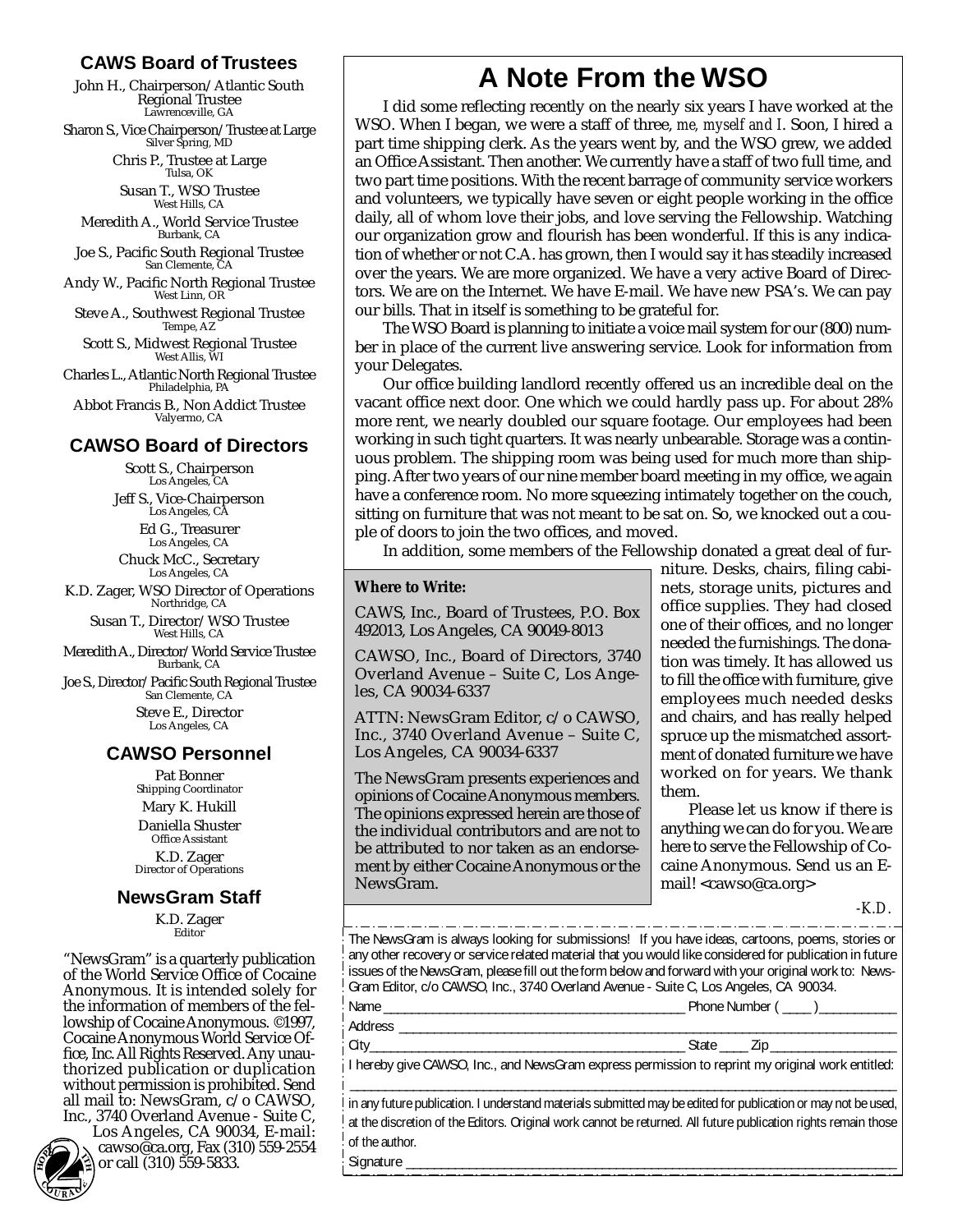### **Calendar of Events**

#### **February 21, 22 & 23, 1997**

*"The High Road To A New Freedom"* Oregon/SW Washington Area Convention Red Lion at the Quay, Vancouver, WA 800-547-8010 For information call Jason H. (503) 788-9194, Andy or Linda (503) 655-7784 or Gary S. (503) 232-3007

#### **February 21, 22 & 23, 1997**

*Northeast Ohio District Unity Convention* Holiday Inn, Middleburg Heights, Ohio For more information contact Terry B. (216) 231-1517

#### **February 28, March 1 & 2, 1997**

*"At Last I was at Peace…"*

NE Oklahoma District Convention Ramada Inn Hotel, Tulsa, Oklahoma For more information: Chris P. (918) 747-0009

#### **March 6, 7, 8 & 9, 1997**

*"A New Freedom"*

San Gabriel/Pomona Valley's 5<sup>th</sup> Annual Convention Harrah's Hotel and Casino, Laughlin, Nevada (800) 447-8700 For more information contact Lynette (818) 305-0934, Charles (818) 557-4286 or Cindy (909) 923-4907

#### **April 4, 5 & 6, 1997**

*Washington State CA Convention and Regional Assembly* Cottontree Inn, Mt. Vernon, WA (800) 662-6886 For more information contact Debbie A. (360) 676-7164

> **April 11, 12 & 13, 1997** *"Try The Serenity of Many"*

7th Annual Tri-State Convention The Ramada Plaza Hotel, 20 W. Mill St., Akron, OH For more information contact Una H. (330) 375-1503; George V. (330) 784-1959 or Dennis D. (330) 773-9778

#### **May 2, 3 & 4, 1997**

*"The Courage to Change, Here and Now"* Illinois Area 14 Years of Unity Convention Wyndham Hotel Northwest, Itasca, IL For information contact Kim S. (847) 297-2224, Kevin F. (630) 968-3471 or Tim N. (847) 329-7728

#### **May 2, 3 & 4, 1997**

Central California Area *"Seaside Celebration '97"*

Harbortown Marina Resort, Ventura, California For more information contact the Central Cal Area Help line at: (805) 969-5178. *Tell the service that you wish to speak to someone regarding the convention.*

#### **May 23, 24, 25 & 26, 1997** *"We Carry This Message"*

13th Annual Cocaine Anonymous World Service Convention Hyatt Hotel-Downtown, 1730 Welton Street, Denver, Colorado. Reservations: (303) 295-1234 or (800) 358-5593. For convention information: Jay (303) 777-0874 or Hugh (303) 722-8054

#### **July 26 & 27, 1997**

*"Unity Days"*

Rock Creek Park, Twin Falls, Idaho For more information contact: Susan or Gary (208) 734-7242

**July 31, August 1, 2 & 3, 1997** *1st Annual New Mexico State Convention* Rio Grande Inn, Albuquerque, NM (505) 298-2515 For information contact the Area help line: (505) 291-3888

#### **\*New Dates!**

**August 15, 16 &7, 1997** *"L'aissez le' bon Temps Rouler" (Let the Good Times Roll") Recovery on the River*

New Orleans District Convention Best Western Landmark Hotel, Metairie, LA (800) 277-7575 For more information, write CANOLA; P.O. Box 6391, Metairie, LA 70009-6391

#### **August 21, 22, 23 & 24, 1997** *"Steps Toward Unity"*

Los Angeles Area's 13th Annual Convention Riviera Resort; 1600 N. Indian Canyon Dr., Palm Springs, CA (619) 327-8311.

For more information call the CALA office: (310) 216-4444.

#### **August 22, 23 & 24, 1997**

*"Show Me Recovery"*

Greater Missouri Area of Cocaine Anonymous Holiday Inn Convention Center For information contact: Pearl B. (816) 333-1984 Jeannette W. (314) 972-0406

#### **August 27, 28, 29, 30 & 31, 1997 Cocaine Anonymous World Service Conference**

C.A. Fellowship's Annual Business Meeting Radisson Plaza Hotel - LAX, Manhattan Beach, CA For reservations: (310) 546-7511 For more information contact the World Service Office: (310) 559-5833

#### **October 9, 10, 11, & 12, 1997** *"Recovery in the Rockies VIII"*

Utah Service Area's annual convention Hotel Olympia Park, Park City, Utah (800) 234-9003 For convention information call: Scott J. (801) 363-3963 or Ruby L. (801) 731-3798

#### **October 24, 25 & 26, 1997**

*"The Courage To Change"*

1997 Midwest Regional Convention Holiday Inn at Old Mill, Omaha, Nebraska For information contact Barb L. (402) 558-9275

*If you are having a Regional, Area or District Cocaine Anonymous Event, please let us know! We can list your event in the News-Gram. Submissions should be made in writing, as soon as you know the date and location. Deadline for submission is 30 days prior to the publication of each NewsGram. Publications dates are: February 1, May 1, August 1 and November 1. We will publish up to a year in advance, and continue the listing until the event. Submissions will be published at the discretion of the editor and/or the World Service Office Board of Directors. Submissions should be made to:*

> *ATTN: The NewsGram c/o CAWSO, Inc. 3740 Overland Avenue - Suite C Los Angeles, CA 90034-6337 (310)* 559-2554 FAX

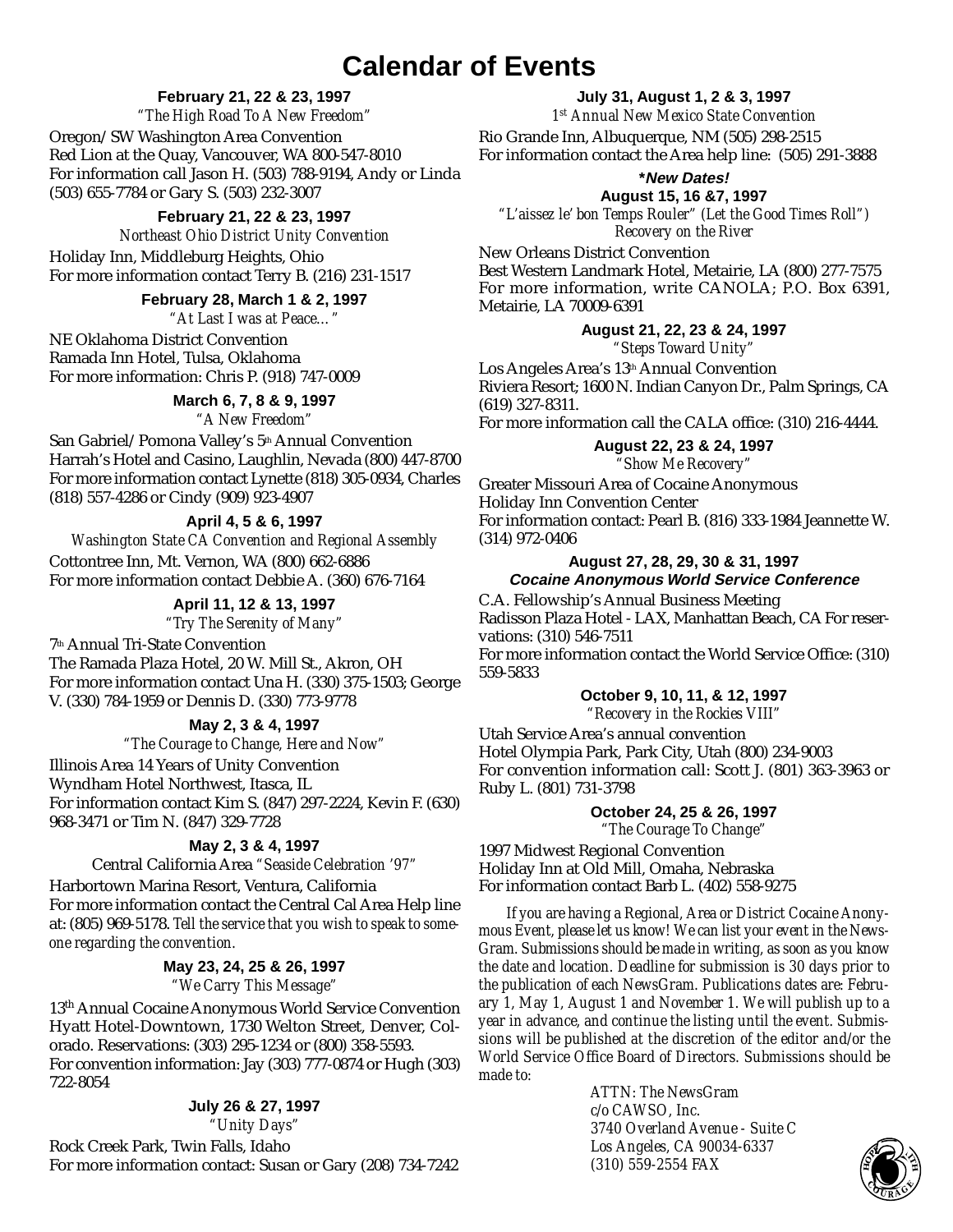#### **(from page 1)**

Los Angeles, CA 90049-8013. Elections for positions within the board took place. John H. of Atlanta Georgia was named Chairperson of the Board of Trustees, and Sharon S. of Silver Spring,

Maryland was voted in as Vice Chairperson. He was followed by Ed G., WSO Treasurer with a financial report. K.D. Z. reported on the goings on of the WSO staff and projects. Highlights from the reports were: The French Translation Project of our book, "Hope, Faith & Courage" is complete. The book is now available in French through the Office. The WSO has begun accepting MasterCard and VISA as payment alternatives for chip and literature purchase. The WSO is looking into a new phone system for the office. This should alleviate the phones always being busy when members call. A new Web Page is up and running at: <http://www.ca.org>. You can E-mail the WSO directly at: cawso@ca.org. The WSO has received many requests for online meeting information. They are looking for someone to refer this issue to, for a first time ever CA meeting in cyberspace. The President of A Partnership for A Drug Free Nigeria recently visited the office. Over the past year, the WSO has sent starter kits to the following locations: Hawaii; Costa Rica; Louisville, Kentucky; The Netherlands Antilles; St. Thomas Virgin Islands; Australia; Mexico; Sierra Leone, West Africa; Nova Scotia, Thunder Bay Ontario, and British Columbia Canada, and Las Vegas. New Order forms will be available soon. The WSO Treasurer, Ed. G. gave a financial report. CAWSO assets are up 37.8% over this time last year. 7th Tradition is up slightly at 1.4%. Chip and Literature sales have declined about 19%. This is due in part to a manufacturer's increase in price of plastic chips. Operating expenses have gone up about 10% due in part to shipping costs increasing. The translation of the book was also a key factor. The WSO's overall income was actually 33.3% higher than last year. The WSO Board announced the necessity to increase the price of the chips. Plastic chips will be raised to \$ .35, and metal medallions are now \$2.00. The new shipping prices will be on a per-

The WSC Public Information Committee Chair, Kevin M., presented the three new PSA's; "Shattered," "Crack" and "Fact" (now available through the WSO). The P.I. Committee gave direction to the WSO to discount the following pieces of literature for Public Information Committees only: "What is C.A.?" and "Self Test for Cocaine Addiction." This is to offset the cost of carrying the message when providing information to the public. A motion passed to approve CAWSO to use and distribute CA Help Line Guidelines to assist areas in setting up telephone help lines. Approval was given to revise the layout of the C.A. billboard and approve its use for bus placards and benches. A public information survey was completed by gathering the information from members of the fellowship. (Please see the report in this issue of the NewsGram).

vention. Final numbers are not reconciled as of yet, but the numbers look to be about \$58,000. Bill A., WSC Convention Committee Chair introduced Jay F., Chair of the 1997 World Service Convention. The 1997 convention will be held in Denver Colorado. The 1998 Convention will be held in San Diego California. Milwaukee Wisconsin was chosen as the site for the 1999 world convention. The bidding for the year 2000 will take place at next year's conference. Bill and his committee worked into the wee hours of the morning updating the Convention Committee Guidelines. The transfer of World Convention responsibilities from a local committee to WSO was a major factor in much of the discussion. It is the hope of the committee that the WSO will have full responsibility for the

Chips, Literature and Format Committee Chair Heidi J. announced that the committee currently has 11 pieces of literature in various stages of the approval process. Pieces **EXECUTE:** Iterature in various stages of the approval process. Pieces — mittee. Con<br>**EXECUTE: That are being considered are: Illness in Recovery, A Guide — information. H**

to the Fourth Step, A Meditation Book, a piece on Anonymity, Being of Service, The Group Meeting Handbook, The Traditions, The Twelve Principles, Help line information guidelines, Youth in Recovery and the 70/30 Plan. The Chair asked for opinion on the Illness in Recovery piece that appeared in the last issue of the NewsGram. Added to the "Tools of Recovery" pamphlet was reference to our book, "Hope, Faith & Courage" as additional World Service literature. Look for the revised piece later this year.

for the revised piece later this year. The outgoing Finance Committee's chair Erin C. from Salt Lake City introduced herself. She informed the conference body that what she has found is that people who work on the Finance Committee and people who are handling the financial affairs of Cocaine Anonymous in the World Service Office line up with the Steps, Traditions and Concepts. She has trust in their integrity and their desire to carry the message and make sure that C.A. remains available to anyone, anywhere who reaches their hand out. It is the finance committee's intention to come to a zero in our budget for 1997, rather than the fantasy red figures and imaginary black figures that

we have been operating under. And that they did. Craig S., outgoing Hospitals & Institutions Committee Chairperson reported on the quarterly inclusion of H&I articles in each issue of the NewsGram. H&I Guidelines are being distributed to the Fellowship through the World Service Office. Craig reported on a visitor from the California Department of Corrections who will be speaking to the Conference H&I Committee in the upcoming week. This is to communicate with someone on the "other" side to help CA H&I Com-

mittees better carry the message. Jennifer C. started the Structures & By Laws Committee report off by informing the conference of their meeting in Atlanta Georgia. The World Service Manual revisions were reviewed there. The committee also discussed developing a plan to get the manual out more quickly. The 1997 manual is

Walter J., of Baton Rouge, Louisiana, outgoing chair of the World Service Unity Committee, reported on a Unity pamphlet now within the literature approval process. Guidelines for unity committees were completed at this conference and will be distributed through the World Service Office. The committee held a meeting and a workshop in Atlanta at this year's world convention. He reported on the great amount of interest from the Fellowship as a whole. Unity committees are forming around the globe. The committee has had an article in the NewsGram, and hopes to have more.<br>Many items were referred to the different standing com-

mittees to discuss at this year's conference proceedings. These items were referred to the appropriate committees from areas, districts, groups and individuals. Typically, they were issues that local groups needed guidance on. Also, matters of procedure were referred. It is the committee's job to review, discuss and vote on such issues, to make a recommendation to the conference floor. Committees are made up of delegates, trustees, WSO Board members, and non-voting participating members. Any member of Cocaine Anonymous can serve on a WSC Committee.<br>The committee budgets were submitted and approved.

The committee budgets consist of mailing costs, travel to and from the conference and/or the convention and telephone call reimbursement throughout the year. The reimbursements are specifically for the committee members to use to carry out their duties as a committee.<br>Overall, this year's conference was very productive. Sev-

eral standing committees completed or updated their committee guidelines. New versions of the World Service Manual, the Convention Committee Guidelines, Unity Committee Guidelines and Help Line Guidelines are now available through the WSO.

If you have any interest in participating in the World Conference, you may do so by joining a standing committee. Contact the World Service Office for more

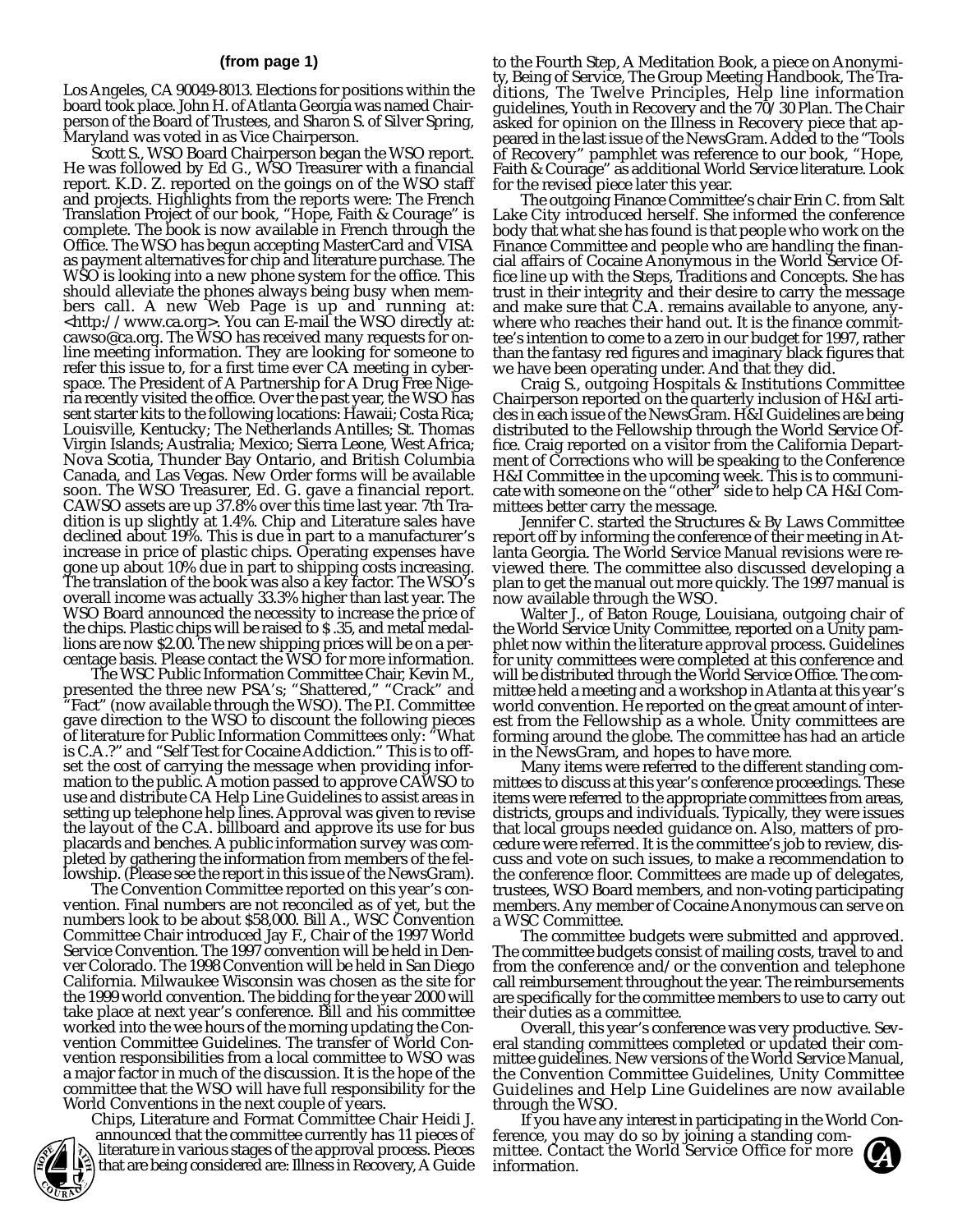### **The Twelve Principles in the Twelve Traditions**

- 1. Our common welfare should come first; personal recovery depends upon C.A. Unity. *HONESTY in the admission that unity is our problem and that this is God's program for us all.*
- 2. For our group purpose there is but one ultimate authority – a loving God as He may express Himself in our group conscience. Our leaders are but trusted servants; they do not govern. *HOPE in the realization that no person is in charge, that unity is preserved after confrontation of the issues, and that loving service is our leaders' code.*
- 3. The only requirement for C.A. membership is a desire to stop using cocaine and all other mind-altering substances. *FAITH we find only one requirement for membership.*
- 4. Each group should be autonomous except in matters affecting other groups or C.A. as a whole. *COURAGE where we grant each other freedom to choose and accept responsibility for our own freedom.*
- 5. Each group has but one primary purpose to carry its message to the addict who still suffers. *INTEGRITY where we do one thing and one thing only.*
- 6. A C.A. group ought never endorse, finance or lend the C.A. name to any related facility or outside enterprise, lest problems of money, property and prestige divert us from our primary purpose. *WILLINGNESS to stay our course*.
- 7. Every C.A. group ought to be fully self-supporting, declining outside contributions. *HUMILITY in supporting ourselves and meeting our needs.*

# *"We Carry This Message"*

13th Annual Cocaine Anonymous World Service Convention

### **May 23, 24, 25 & 26, 1997**

Hyatt Hotel – Downtown 1730 Welton Street Denver, Colorado

*Reservations:* (303) 295-1234 or (800) 358-5593

*For convention information:* Jay (303) 777-0874 or Hugh (303) 722-8054

- 8. Cocaine Anonymous should remain forever nonprofessional, but our service centers may employ special workers. *Brotherly LOVE in sharing with another as equals without reward.*
- 9. C.A. as such ought never be organized, but we may create service boards or committees directly responsible to those they serve. *JUDGEMENT in intuitive knowledge and living functionally together.*
- 10. Cocaine Anonymous has no opinion on outside issues; hence the C.A. name ought never be drawn into public controversy. *DISCIPLINE in keeping to ourselves and focusing on our growth.*
- 11. Our public relations policy is based on attraction rather than promotion; we need always maintain personal anonymity at the level of press, radio, television and films. *AWARENESS by practicing attraction through "walking the walk" instead of "talking the talk" and realizing the difference.*
- 12. Anonymity is the spiritual foundation of all our Traditions, ever reminding us to place principles before personalities. *SERVICE* without reward where humility is granted to us through selfless service, the results being we live in the "we" and know Unity.

*The Twelve Traditions are reprinted with permission of Alcoholics Anonymous World Services, Inc. Permission to reprint and adapt the Twelve Traditions does not mean that AA is affiliated with this program. AA is a program of recovery from alcoholism. Use of the Traditions in connection with programs and activities which are patterned after AA but which address other problems does not imply otherwise.*

The Twelve Traditions of Alcoholics Anonymous **1.** Our common welfare should come first; personal recovery depends upon A.A. unity. **2.** For our group purpose there is but one ultimate authority – a loving God as He may express Himself in our group conscience. Our leaders are but trusted servants; they do not govern. **3.** The only requirement for A.A. membership is a desire to stop drinking. **4.** Each group should be autonomous except in matters affecting other groups or A.A. as a whole. **5.** Each group has but one primary purpose – to carry its message to the alcoholic who still suffers. **6.** An A.A. group ought never endorse, finance or lend the A.A. name to any related facility or outside enterprise, lest problems of money, property and prestige divert us from our primary purpose. **7.** Every A.A. group ought to be fully self-supporting, declining outside contributions. **8.** Alcoholics Anonymous should remain forever nonprofessional, but our service centers may employ special workers. **9.** A.A., as such, ought never be organized; but we may create service boards or committees directly responsible to those they serve. **10.** Alcoholics Anonymous has no opinion on outside issues; hence the A.A. name ought never be drawn into public controversy. **11.** Our public relations policy is based on attraction rather that promotion; we need always maintain personal anonymity at the level of press, radio and films.

**12.** Anonymity is the spiritual foundation of all our Traditions, ever reminding us to place principles before personalities.



Visit us in CyberSpace! The Cocaine Anonymous World Service Home Page: <http://www.ca.org>

You can E-mail us at <cawso@ca.org>

Happy surfing!

#### **The 1998 World Service Convention Committee is looking for committee members!**

If you live in the Southern California Area, and would like to help out in this monumental event, please contact the WSO.

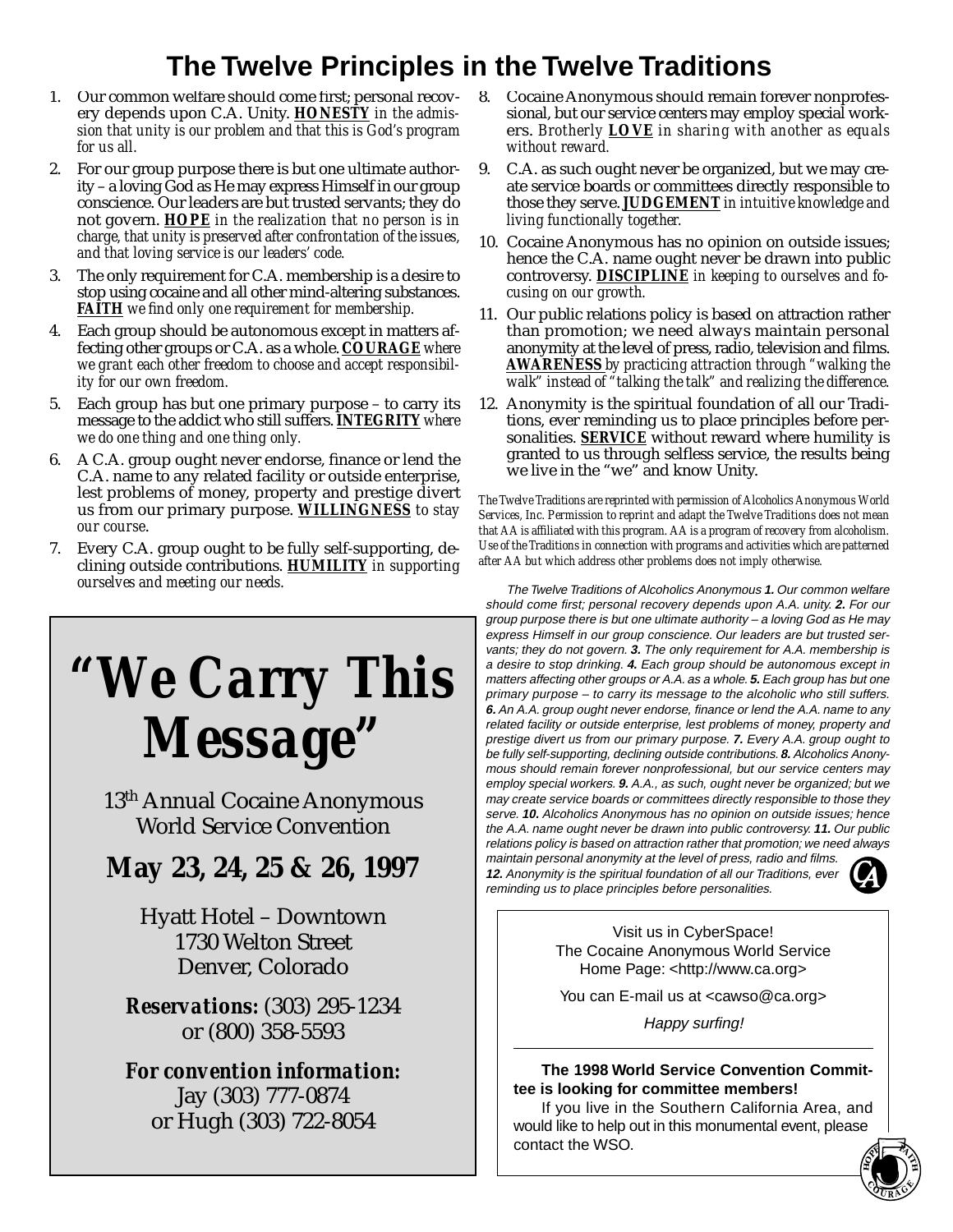### **One Day at A Time**

**By Forest D., Mobile, Alabama** This program has blessed me with<br>an abundance of things both of the<br>material and spiritual world. Some<br>of its best gifts have been the simplest an abundance of things both of the With the biggest puppy dog eyes I had ever seen, he replied, "I'm just not happy with sobriety."

"Okay, so what do you want, answer me that?" I asked him.

With the most intelligent look that he could muster, he replied, "I just want to stay sober, do God's will, and help others."

"Oh balderdash!" I exclaimed. "You don't love God that much. Now what is it that you really want?"

A smile appeared and he asked, "Do you want the truth?"

"Of course I want the truth. What do you want?"

He told me, "I want broads, I want a lot of money and I want action. That's what I want.'

I smiled, "Yeah, you want to go to jail too, because that's where you go every time you get any of that." I looked him straight in the eye and said, "Okay, let's try this again. Now, clear your mind, take your time, take a deep breath and relax." He did everything I told him.

"Alright" I said. "Are you ready?" He said that he was and again I calmly asked him, "What is it that you want?"

He replied, "I don't know what I want…"

We were both smiling by now, and I said, "Now ask me the same thing."

"Okay, Forrest, what do you want?"

"Man, I just want to enjoy this steak in front of me!" We busted our laughing so hard that we both almost fell out of our chairs.

I knew at that moment, I had grown up quite a bit in this Program. I suddenly understood what… One day at a time meant. I also understood that I had been miserable for a long time about what I wanted, or who had what, or who was doing what with whom. It was endless and non of it really mattered much, all that did matter was enjoying the steak in front of me, and having a good day.

*No friendship is ever too fragile for the truth!*



### **New PSA's Are Announced at This Year's Conference**

#### **By Chuck McC. CAWS Conference Public Information Committee**

material and spiritual world. Some of its best gifts have been the simplest principle in the universe, yet the hardest to comprehend and put into action. Here is a good example of how simple

My roommate and I were having a cookout one Sunday afternoon. I was putting two of the best steaks you have ever seen on the grill, when I turned to notice a look of extreme pain on his face. I continued what I was doing, and didn't comment right away. As I went into the house to mix up the bar-b-que sauce and check on the baked potatoes, I noticed he was still very serious, but again I chose not to say anything. It was not long after I made the salad, retrieved the steaks and buttered the potatoes that we were on the table and ready to eat. I looked up and he had the same expression. I blurted out, "What's wrong with

things really are.

you, Man?"

**AN** terrific thing happened at this<br>year's World Service Conference:<br>lic Service Announcements produced by year's World Service Conference: three 15-second television Public Service Announcements produced by the Public Information Committee were approved on the conference floor. These PSA's are now available through the World Service Office. The three spots are entitled, "Facts," "Shattered" and "Crack." They feature either our (800) Infoline number, or they can be obtained blank and an area can have their local number "burned in." The WSO can also have the number burned in for you, if you like. All spots are available in English and Spanish, however, the only Spanish versions we can distribute are those with the blank space for local numbers; our (800) InfoLine service is not equipped with multi-lingual options— YET! Please pass it on new PSA's to your local P.I. Committees.

**HOPE FAITH**  $\frac{C_{U}}{U}$  $R_{\rm A}$  $\left(\bigcap_{U\in\mathcal{N}}\right)$ 

Since different television stations have different format requirements, we recommend buying a master copy and making all other copies locally. A high quality D-2 master of all three spots with the (800) number can be purchased at our cost plus shipping and handling. Burning in local numbers can cost a considerable amount more. Buying a blank master and having your area's number burned in at a local post house might be more economical. The committee and the WSO are continually trying to find a way to improve on these costs. Master copies in other formats are also available; call the WSO for more specific information.

There is more good news. The conference also approved a budget of \$3,000 to translate and produce these same spots into French for our Canadian Fellowship. Unfortunately, this is not a guarantee that the money will be there when needed. It simply means that if the capital is in our general fund, then the Public Information Committee has permission to use it. What does guarantee the immediate availability of cash, are the contributions to our PSA fund. Local areas, can request that a donation be set aside specifically for video PSA's. This

has been helpful in the past, and actually made a difference in being able to produce these three new spots in the first place. We are very grateful to the Illinois area and the other Area's whose generous contributions made it possible in past years.

The CAWSO Public Information Committee is very proud of these spots and we are hoping that the fellowship will make good use of them. If you would like to see the spots, viewing copies are available on VHS from the World Service Office for a nominal fee,

which will be refunded once the copy is returned to the WSO. *Spread the word!*



#### **Correction!**

**Last issue we reported a donation from the wrong City! We would like to thank the Day And A Life Group in Huntsville, Alabama for their 7th Tradition Donation!**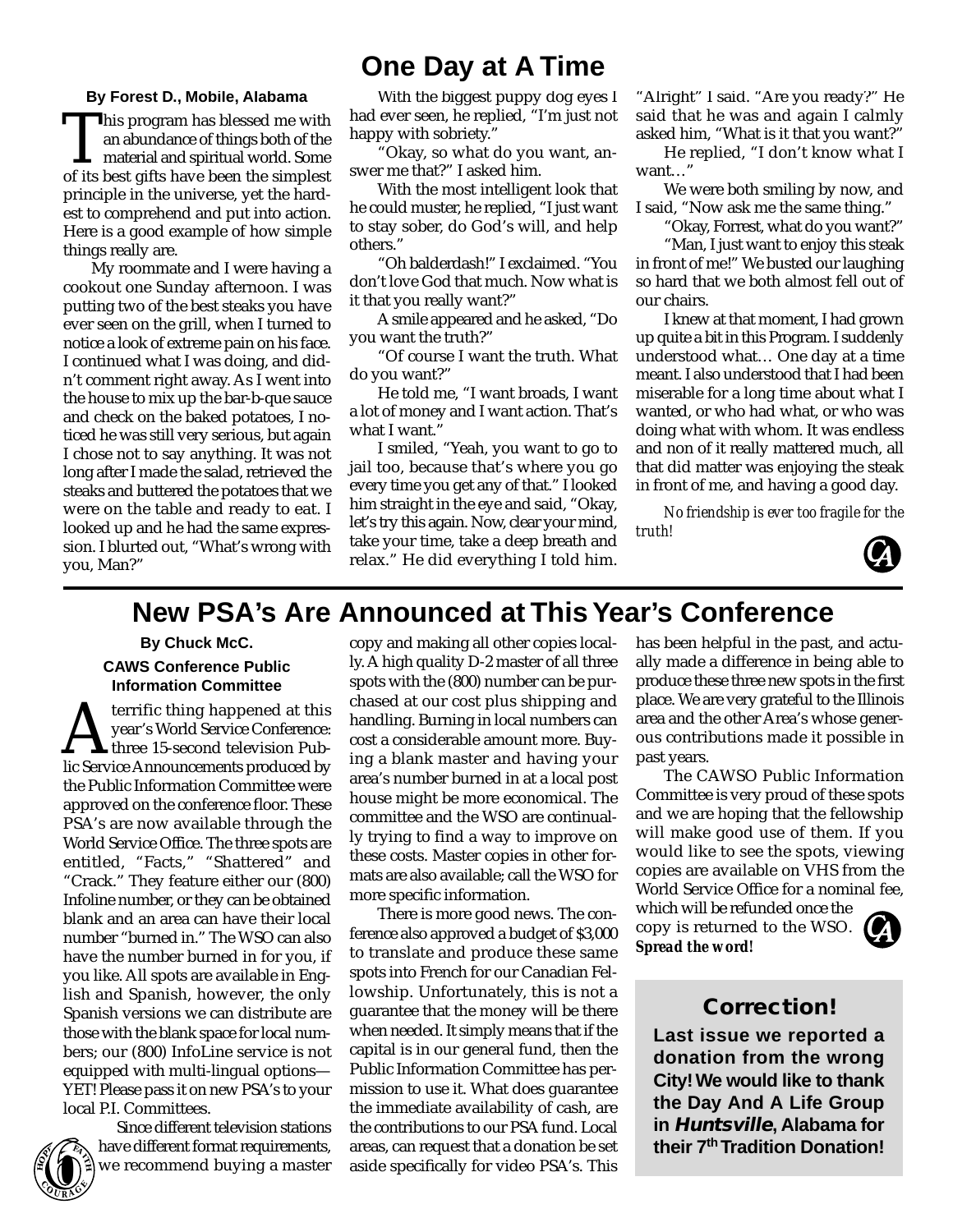### **The Spirit of Rotation**

#### **By Charles L., Atlantic North Regional Trustee**

Uur desire to stop using cocaine was the driving force for most of us<br>in our early recovery. When we were told to make meetings, get a<br>sponsor, get a home group, or any other of the many suggestions,<br>we followed that direc in our early recovery. When we were told to make meetings, get a sponsor, get a home group, or any other of the many suggestions, we followed that direction looking for any ray of hope. How we could stop using and stay stopped?

For some of us, being of service was a key. We took on any new job as if our lives depended on it. For some of us, it did. We found that the best way to show our gratitude and add to our recovery was to be of service to the Fellowship of Cocaine Anonymous. We also discovered that the best way to serve God was to serve our fellow man. For some that feeling of belonging which was missing in our lives was now filled. For others it was the start of replacing the self-centered behavior with that of humility. Whatever was the reason, service became a large part of our lives and our recovery. The promise of our uselessness and self-pity disappearing started to take hold. We wanted to give back. To help our fellows.

The idea of doing something new might have been scary. Sharing their experience, the preceding member who had completed the same commitment had a profound effect on us. Yes, we could do this. We started on this new path. Our self-centered behavior was replaced with an "attitude of service." What a feeling. Now comes the time to rotate out, to give the next person a chance to grow as we did, to feel the power of recovery as we did, to be of service. Jobs, like almost everything else in CA gets passed around for all to share. To step out of a CA position you love can be hard for you, just as it might have been for the person before you. By them doing so, you had your chance at growth and involvement. So should those who come after you. If you have been doing a good job, or you don't see anyone willing, qualified or with the time to do it, it is especially tough. But its at this time you could take a real step forward in growth, a real spiritual step.

Rotation helps bring us spiritual rewards far more enduring that a job well done. Another promise will take hold and we will see how our experience can benefit others. With no "status" at stake, we have more freedom to serve as we are needed, we can always step into another CA chore or always be a dependable twelfth stepper. Rotation will allow us to show the foundation of our kind of recovery, under God's will as we understand it.

**Service to Others!**



### **Unity or Disunity?**

#### **By Gil L., Redondo Beach, CA**

**Unity:** *noun*; *Harmony, continuing with purpose.*

It may be possible to function on the fundamental powers of our principles, rather than on the prestige or inspiration of our cofounders. C.A., however, still needs good leadership. Instead of hundreds doing for thousands, it should be thousands doing for thousands.

Continued unity and its success are dependent upon a God of our understanding. Only when unity works in the thousands and not the hundreds, are we safe. Unity begins in the home group. Personal recovery depends on it. A fellowship is only as strong as its groups unity. Groups are like the spokes of a wheel. If there are a few loose spokes, the wheel will wobble. In some Areas, the wheel is wobbling. When a group and its members practice the Traditions, unity is formed. Without unity there is little hope.

The Traditions help us with the problems of living and working together. They have grown out of trial and error. The Traditions also correspond to relating with ourselves, others and a Higher Power. They measure our progress as individuals, as groups, and at all levels of service.

There are different kinds of unity. There is perfect unity. There is unbreakable unity. There is unshakable unity. They all guide us toward permanent unity. We must protect it and strive for it. Without it, we may weaken or worse,

perish. If unity does not exist in our home groups, it will not exist in our district, area or any functions of C.A.



## **NEW! Subscribe to The NewsGram!**

Subscriptions are now being accepted for the NewsGram. For the low, low price of \$10.00 per year, you can receive each copy of the NewsGram before your friends. Before your group. Before the neighbors.

Complete the form below, and send your check, money order, or credit card information, and worry no more about finding a NewsGram!

|  |  |  | I have enclosed my: |  |
|--|--|--|---------------------|--|
|--|--|--|---------------------|--|

|  | Country: $\overline{\mathcal{S}}$ |
|--|-----------------------------------|